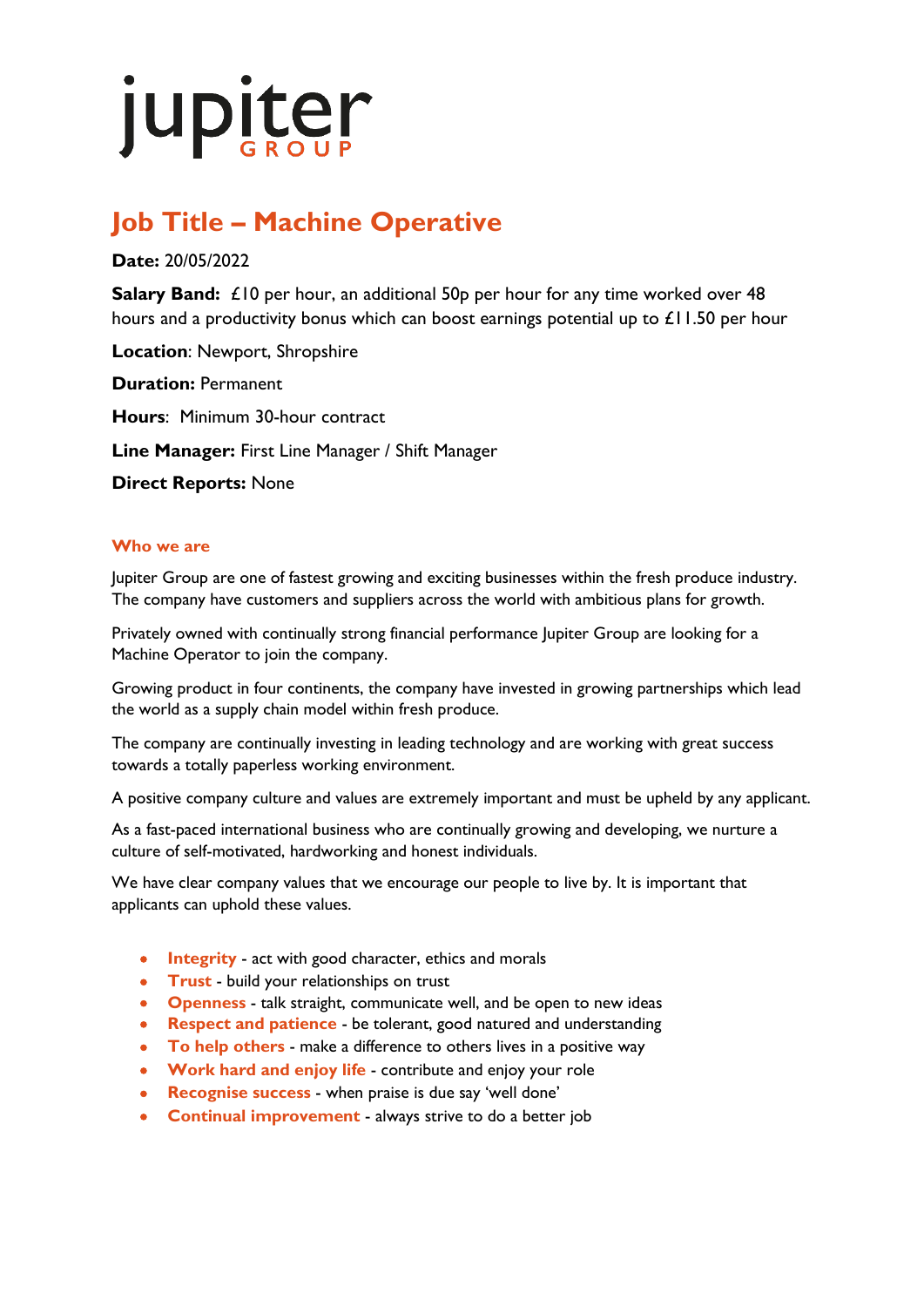## **Scope of Role**

This is an exciting opportunity to join our operations team and play a hugely important part in ensuring the smooth operations of our prepared fruit factory. You will be given the best training available to ensure that you can take full responsibility for setting up machinery, reporting all faults, ensure orders are met, completing compliance paperwork as well as general cleaning and housekeeping. You may also be required to fulfil tasks as defined by the First Line Manager or Shift Manager. As part of the Jupiter team, you must operate and live by the Jupiter Group Values.

## **Responsibilities include, but are not limited to:**

- Carry out safety checks to ensure the machinery is in a good and safe working condition, completing relevant check sheets at start and end of shift
- Drive production lines to fulfil daily customer orders in the most cost-effective way, whilst meeting their specifications, maintaining an efficient packing operation and adhering to health and safety requirements on a day-to-day basis
- Liaise with First Line Manager regarding required job, set line according to customer specification
- Carry out 'Check Weigher' calibration at start of day and as and when required
- Record downtime
- Ensure production start-up checks are carried out before production commences and production procedure checks and other checks sheets are adhered to
- Completing production job sheets and taking them to the Production office for processing
- Ensure all packaging is removed from previous production runs to the correct area
- Ensure machinery is regularly cleaned, removing fruit/packaging from previous production runs
- When operating machinery ensure all health and safety requirements are met and maintained and any breakdowns or inefficiencies have been recorded and reported to the Shift Manager and Maintenance team
- Ensure line is clean at the end of shift as per cleaning schedule and all records are updated and signed off

#### **Requirements**

- Experience in a similar role within Fresh Produce / Food Production is essential along with operating within a KPI driven structure
- Experience working with packing and processing machines within a Fresh Produce/ Food Production/ FMCG Environment is a must
- Excellent verbal and written communication skills, including ability to effectively communicate with internal and external customers
- Must be able to work under pressure and meet deadlines, while maintaining a positive attitude and providing exemplary customer service
- Ability to work independently and to carry out assignments to completion within parameters of instructions given, prescribed routines, and standard accepted practices
- Experience of operating packing machinery would be an advantage
- Self-motivated, Team Player, able to understand instruction
- Respect for others
- Ability to travel to and from work
- Understand good hygiene practices, minimum Food Safety Level I trained
- Work in a safe and organised manner
- Be flexible to work in any area as directed